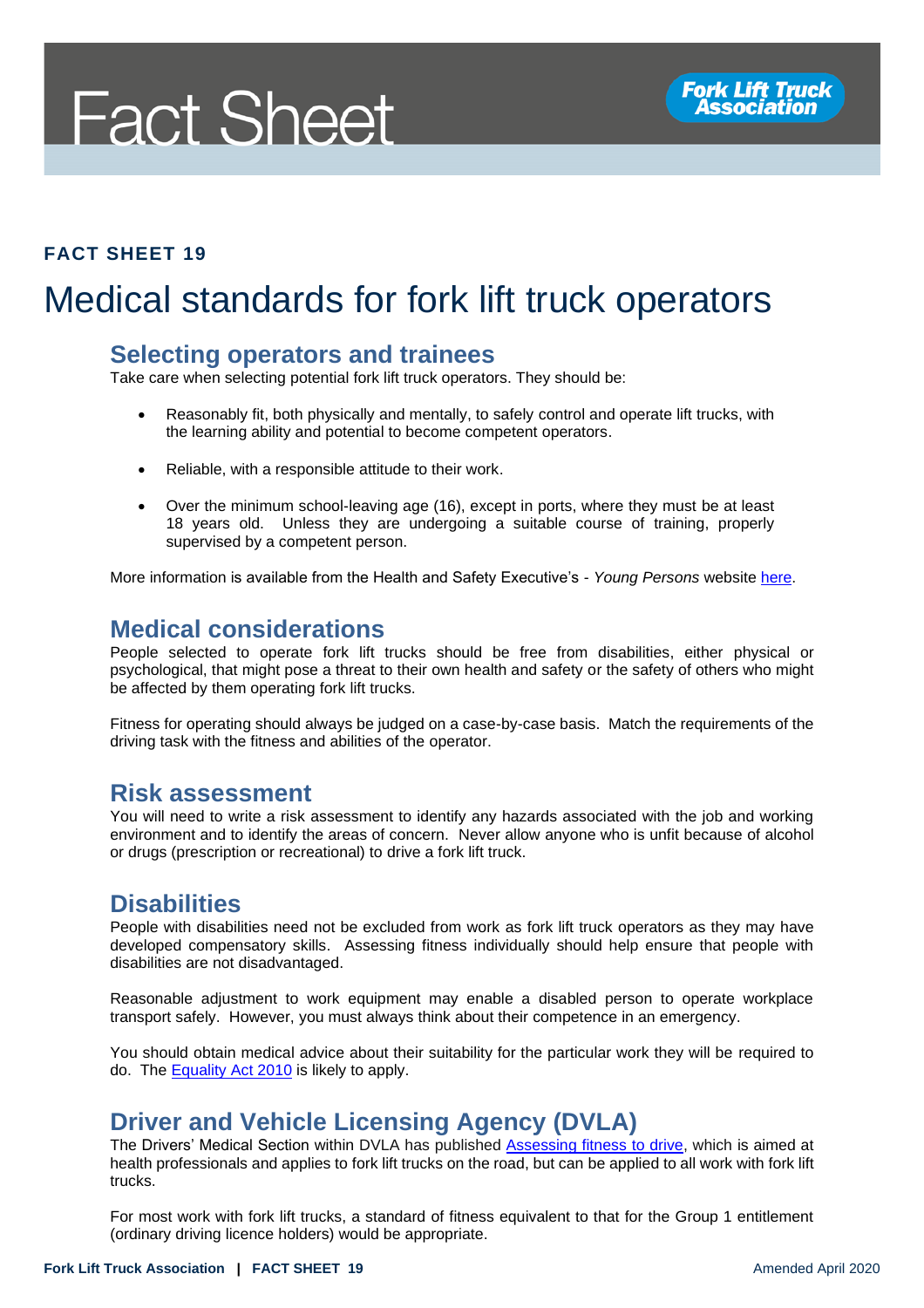Group 1 Licences are normally valid until 70 years of age, unless restricted to a shorter duration for medical reasons. There is no upper age limit to licensing, but after 70 renewal is required every 3 years. Activities such as working in a particularly demanding environment, working at night or moving highly toxic or explosive materials would probably be more appropriate to the Group 2 entitlement (heavy goods vehicle licence holders).

The minimum age for Group 2 entitlement (category C) is 21. All initial Group 2 licence applications require a medical assessment by a registered medical practitioner. The same medical assessment is required again at 45 years of age and on any subsequent reapplication. Group 2 licences must be renewed every 5 years or at age 45 whichever is the earlier, until the age of 65 when they are renewed annually without an upper age limit.

# **Health and Safety Executive guidance**

The Health and Safety Executive (HSE) is not prescriptive about the need for medical assessment for fitness to drive fork lift trucks and there is no legislation relating directly to this topic.

However, you may choose to screen potential operators before placement and then follow the guidelines for Group 2 licences contained in DVLA publication [Assessing fitness to drive.](https://assets.publishing.service.gov.uk/government/uploads/system/uploads/attachment_data/file/866655/assessing-fitness-to-drive-a-guide-for-medical-professionals.pdf)

Always seek medical advice where there is any doubt about a person's fitness to operate a fork lift truck. It may be useful to apply a selection test to avoid wasteful attempts to instruct unsuitable trainees.

The HSE Medical standards for drivers [website](https://www.hse.gov.uk/workplacetransport/personnel/medicalfitness.htm) offers guidance for occupational health professionals who are consulted about the medical fitness of workplace transport drivers. Guidance can be adapted to suit individual circumstances.

The HSE Lift Trucks - Frequently asked questions [website](https://www.hse.gov.uk/workplacetransport/lift-trucks/faqs.htm) contains a variety of guidance.

The Health and Safety Executive's (HSE) Approved Code of Practice [L117 Rider-operated Lift Trucks](http://www.hse.gov.uk/pUbns/priced/l117.pdf) gives practical advice to help employers, including medical considerations when selecting fork lift truck operators*.*

# **FLTA further guidance**

Also see FLTA Fact Sheets 1, 2, 6, 9 and 12 for further information.

**The above information is provided by the Fork Lift Truck Association (FLTA) as guidance and, where applicable, takes account of current best practice and our interpretation of current legislation.** 

**However, the FLTA accepts no responsibility for the recommendations, advice, statements, opinions and conclusions set out above, either expressly or by implication.**

**No warranty or representation of assurance, in respect of the accuracy or validity of the same is given.**